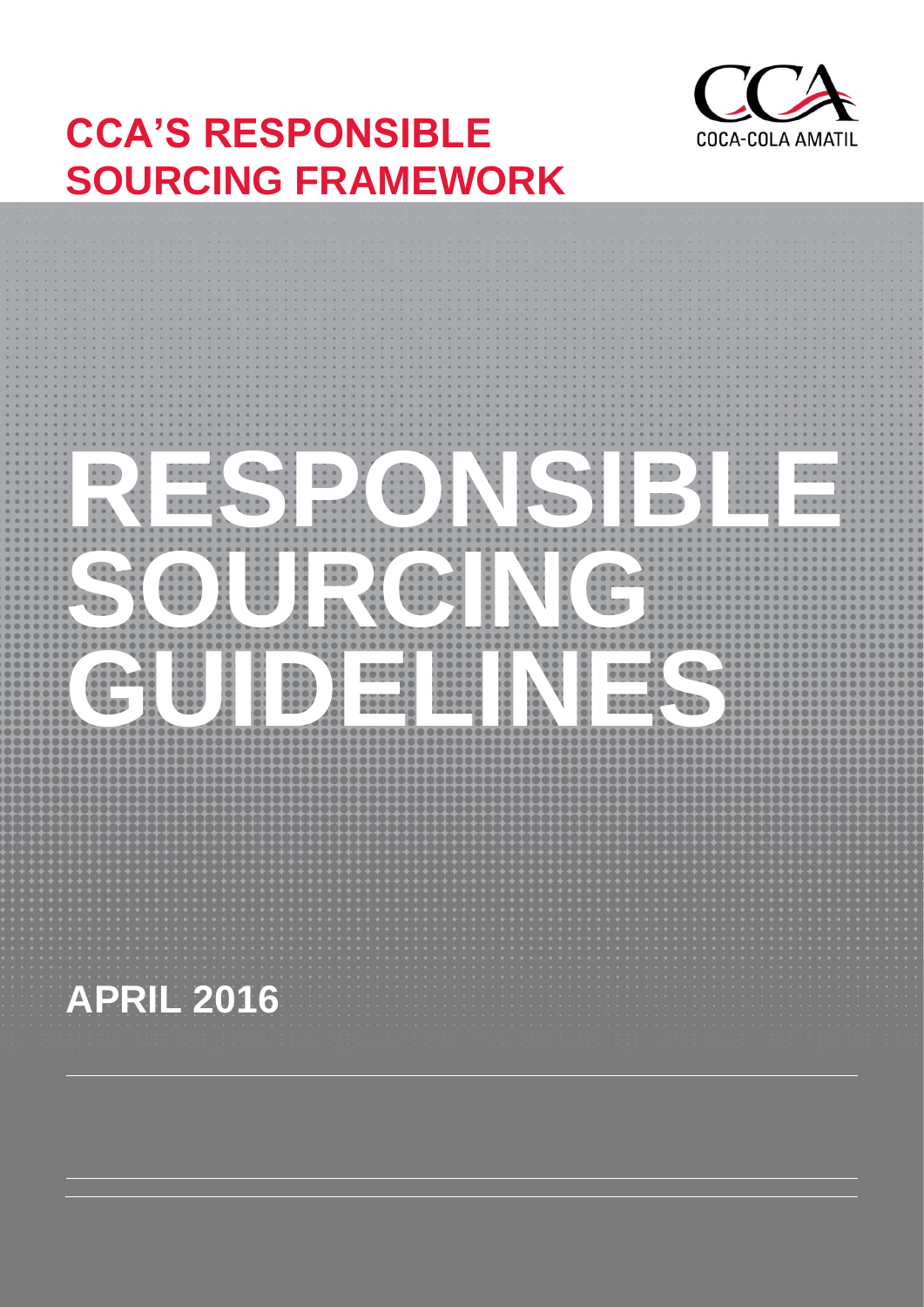# **Contents**

| 1                                   | <b>INTRODUCTION</b>                                       | $\overline{\mathbf{3}}$ |
|-------------------------------------|-----------------------------------------------------------|-------------------------|
| 1.1                                 | <b>Scope</b>                                              | $\mathbf{3}$            |
| 2 <sup>1</sup>                      | <b>BUSINESS ETHICAL STANDARDS</b>                         | $\overline{\mathbf{3}}$ |
| $\overline{\mathbf{3}}$             | <b>HUMAN RIGHTS AND LABOUR STANDARDS</b>                  | $\overline{\mathbf{4}}$ |
| 4                                   | <b>ENVIRONMENTAL STANDARDS</b>                            | $\overline{\mathbf{4}}$ |
| 5                                   | <b>OUR COMMUNITIES AND SOCIETY</b>                        | 5                       |
| 6                                   | <b>COMPLIANCE WITH OUR RESPONSIBLE SOURCING STANDARDS</b> | $5\phantom{1}$          |
| $\overline{7}$                      | <b>RAISING CONCERNS</b>                                   | 5                       |
| <b>APPENDIX: USEFUL INFORMATION</b> |                                                           | $6\phantom{1}6$         |
| <b>Coca-Cola Amatil</b>             |                                                           | $6\phantom{1}6$         |
| <b>The Coca-Cola Company</b>        |                                                           | $6\phantom{1}6$         |
| <b>Others</b>                       |                                                           | $6\phantom{1}6$         |
| <b>Contacting Us</b>                |                                                           | $6\phantom{1}6$         |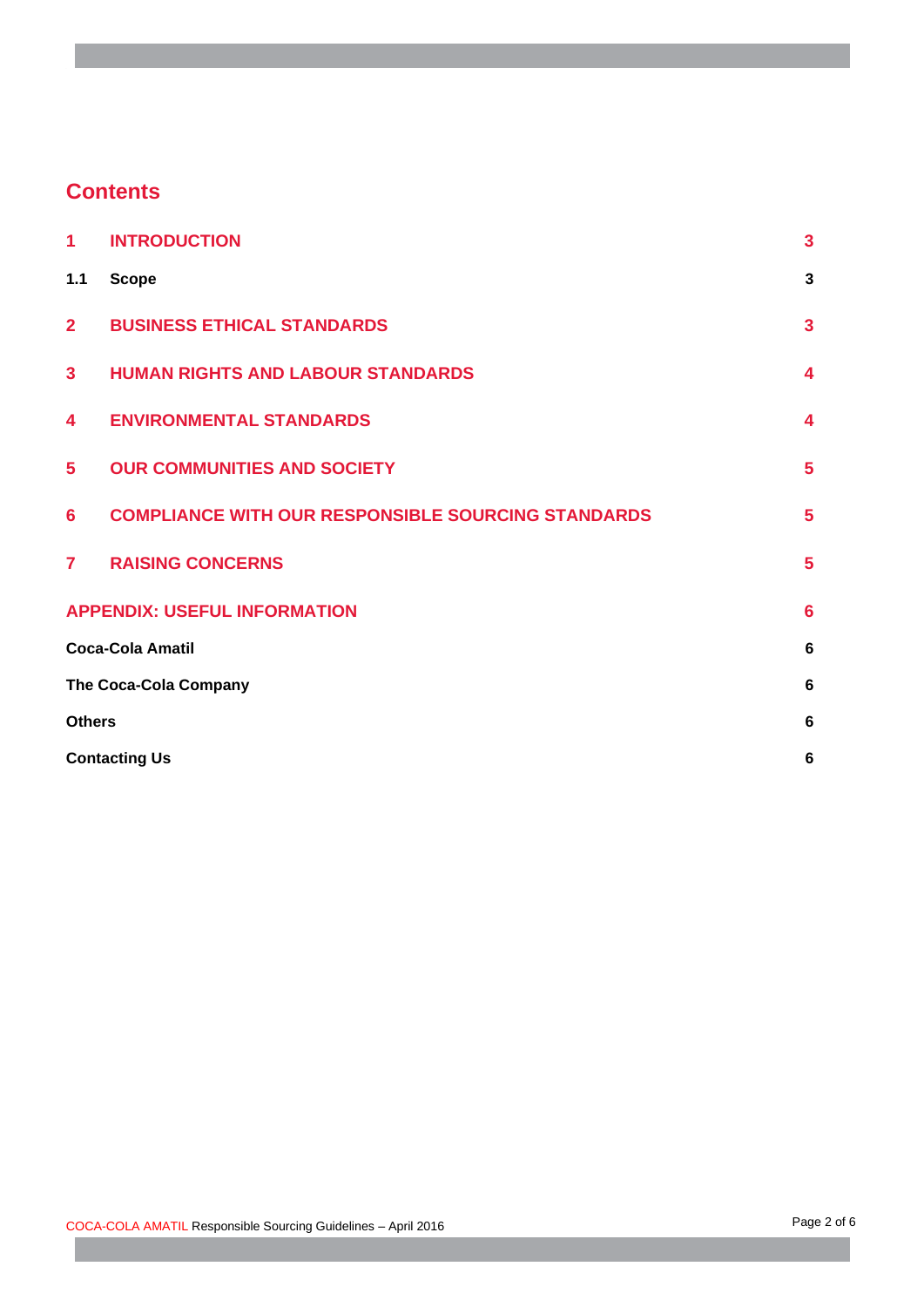## <span id="page-2-0"></span>**1 Introduction**

At Coca-Cola Amatil (CCA), we recognise the importance of having ethical and sustainable procurement practices that support our business and sustainability goals.

We are committed to sustainable practices and believe they are integral to how we conduct our business. We believe we can play an active role in driving positive social, environmental and economic improvements in our supply chain that create benefits for our communities and society as a whole.

We recognise that we have a broad and diverse range of suppliers from around the globe and therefore it is imperative that we have responsible procurement practices of the highest ethical and professional standards to ensure we appropriately manage risk with external suppliers.

In our endeavours to work closely with our suppliers, our desire is to work only with suppliers that adhere to our Responsible Sourcing Guidelines, and to show preference to those that exceed them.

#### **1.1 Scope**

<span id="page-2-1"></span>These Responsible Sourcing Guidelines set out the minimum requirements that all suppliers, direct or indirect (e.g. suppliers to our suppliers) and approved sub-contractors, must comply with in order to do business with us.

As a key bottling partner of The Coca-Cola Company, we are committed to upholding The Coca-Cola Company's Supplier Guiding Principles (SGP) and they have been incorporated into these Guidelines.

## <span id="page-2-2"></span>**2 Business Ethical Standards**

We have a Code of Business Conduct policy, which applies to all employees across the CCA Group. Through our best endeavours we want to extend our Code of Business Conduct policy throughout our supply chain and to this end, we expect that our suppliers are fully compliant with these ethical standards. We expect all our suppliers to constantly monitor their own compliance to these standards:

- **Ethical Standards**: Suppliers must at all times demonstrate a high degree of professionalism and be aligned with our business ethics and Code of Business Conduct policy.
- **Confidentiality**: Information is a valuable asset to our business and suppliers must keep CCA's and all other customers information confidential at all times. Suppliers must not disclose any non-public information outside the intended circle of communication.
- **Intellectual Property**: Suppliers must respect intellectual property rights and safeguard CCA's and all other customer's information.
- **Anti-Corruption**: Suppliers must not engage in any form of bribery, corruption, kickback, extortion or embezzlement.
- **Gifts and Entertainment**: Any gifts or entertainment offered by suppliers must support legitimate business interests and be reasonable, appropriate and at all times must comply with our Code of Business Conduct policy.
- **Legal Compliance**: Suppliers must maintain awareness and comply with all applicable laws of the countries of their operation.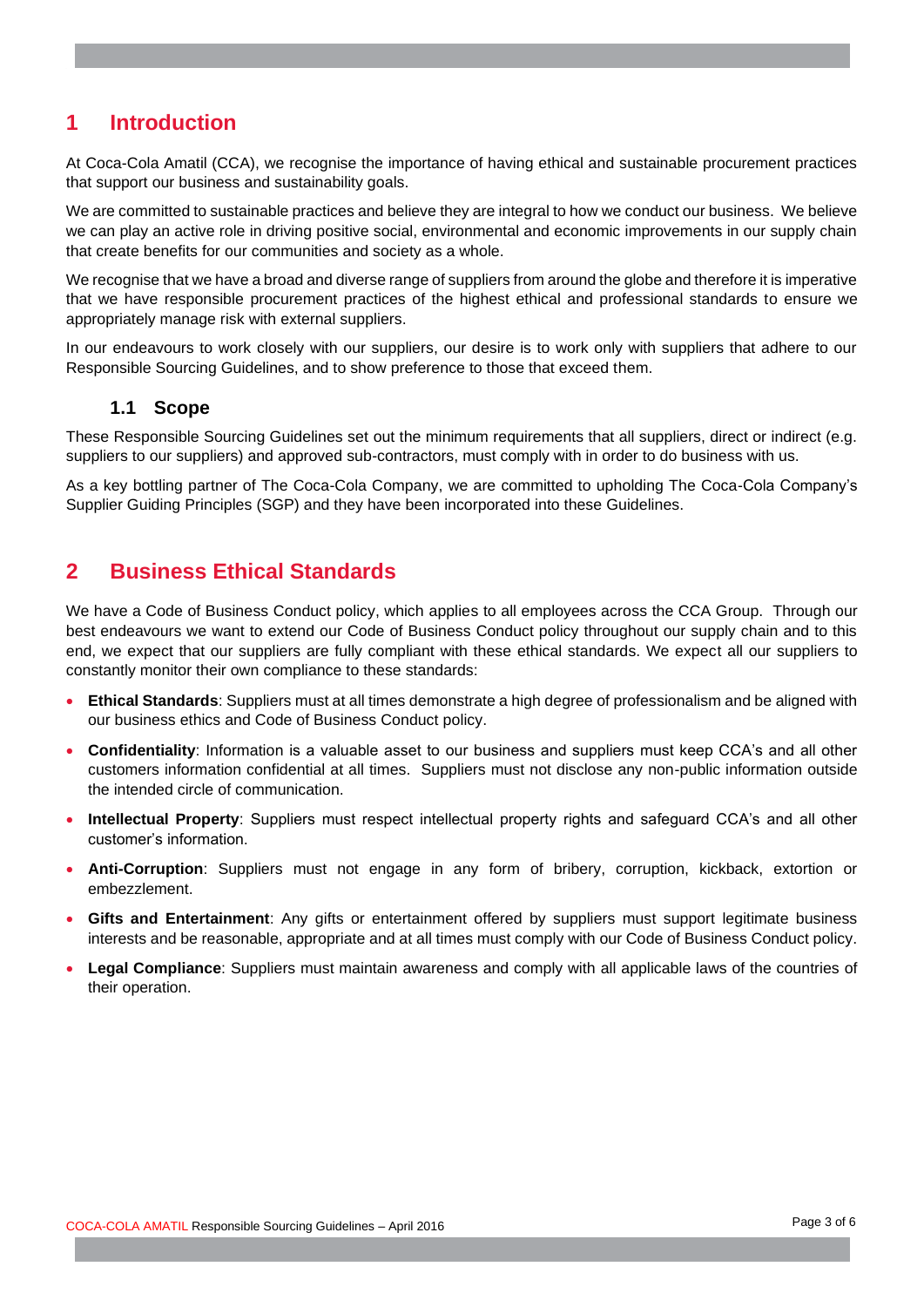# <span id="page-3-0"></span>**3 Human Rights and Labour Standards**

We respect human rights and workplace rights, including the United Nations Declaration of Human Rights and the International Labour Organization's Declaration on Fundamental Principles and Rights at Work.

All suppliers are required to meet the following standards, as a minimum, with respect to their operations as a whole:

- **Laws and Regulations**: Suppliers will comply with all applicable laws, rules, regulations and requirements in the supply of input materials in the manufacturing and distribution of our product and in the provision of services.
- **Child Labour**: Suppliers will comply with all applicable child labour laws.
- **Forced Labour**: Suppliers will not use forced, bonded, prison, military or compulsory labour.
- **Abuse of Labour**: Suppliers will comply with all applicable laws on abuse of employees and will not physically abuse employees.
- **Freedom of Association and Collective Bargaining**: Suppliers will comply with all applicable laws on freedom of association and collective bargaining.
- **Discrimination**: Suppliers will comply with all applicable discrimination laws.
- **Wages and Benefits**: Suppliers will comply with all applicable wages and benefits laws.
- **Work Hours and Overtime**: Suppliers will comply with all applicable work hours and overtime laws.
- **Health and Safety**: Suppliers will comply with all applicable health and safety laws.
- **Sub-Contracting**: There will be no sub-contracting without the prior written consent of CCA. Suppliers are responsible for the suitability of each sub-contractor and must ensure their work and business practices are fully compliant with these standards.

<span id="page-3-1"></span>Suppliers must be able to demonstrate compliance with these standards at all times.

## **4 Environmental Standards**

We expect our suppliers to conduct their business in an environmentally responsible manner and we are committed to minimising the environmental impact of the goods and services. To this end we will consider their whole of life impact in our procurement decision making process. We further encourage our suppliers to support and actively participate in our projects and initiatives that are helping to reduce our environmental impact. Our priorities for the environment include:

- **Environment**: Suppliers will comply with all applicable environmental laws.
- **Water Stewardship**: To make products with less water, protect watersheds and ensure our water use and our water sources are sustainable.
- **Packaging and Recycling**: We see packaging as a resource, not waste and we will continue our endeavours to reduce the amount of packaging we use and to ensure it is recyclable wherever practicable and, as appropriate, incorporates recycled content.
- **Energy and Climate**: We strive to improve energy efficiency and reduce our carbon footprint.

We will show preference for suppliers that can demonstrate a better environmental performance for goods and services of comparable quality, functionality, performance and price. We may from time to time request sustainability data from suppliers including their water and energy efficiency, emissions intensity and waste practices in order to evaluate supplier standards of environmental performance.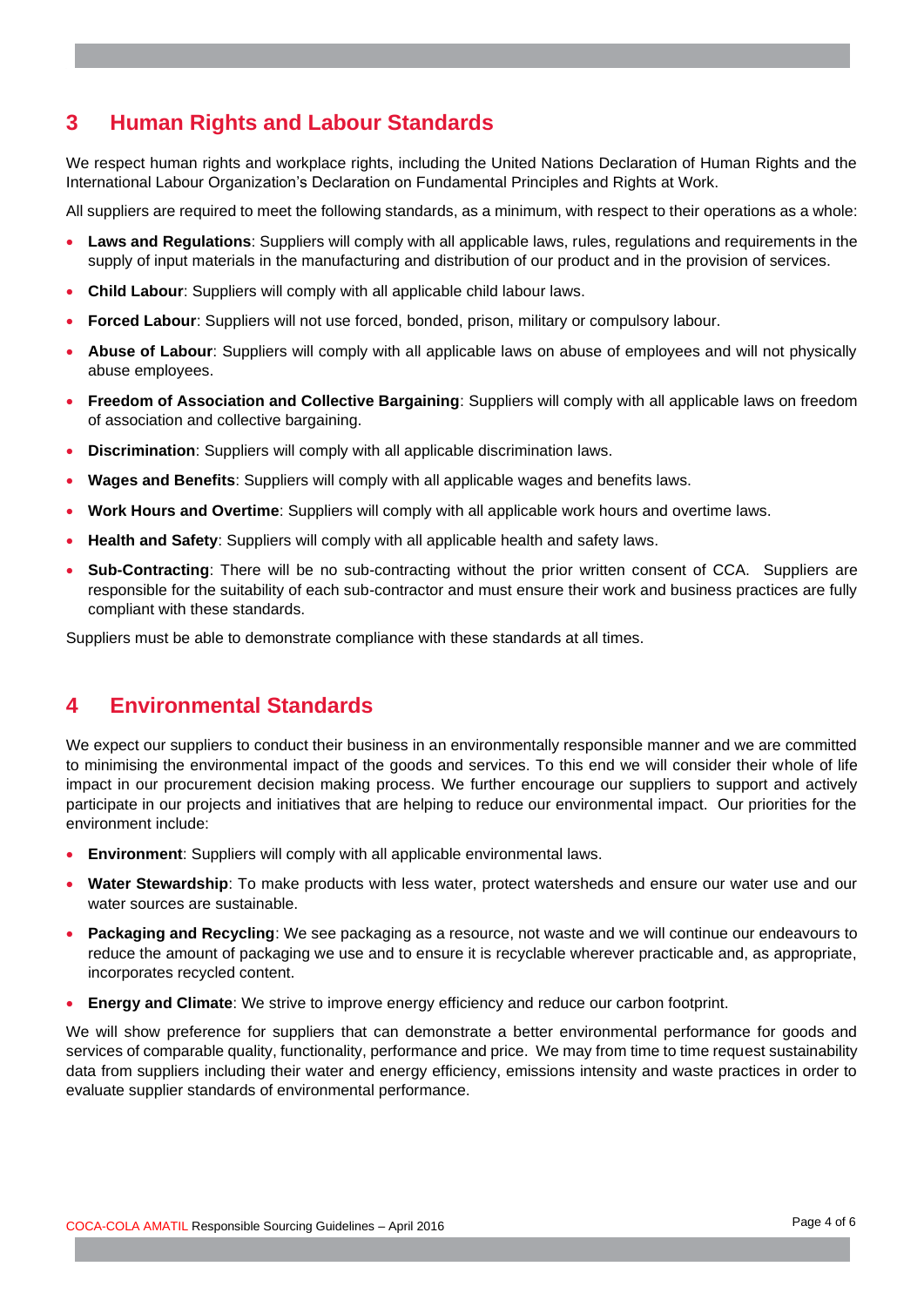# <span id="page-4-0"></span>**5 Our Communities and Society**

We believe we can play an active role in driving positive outcomes for society, the communities in which we operate and the economy as a whole. We are committed to agreements that are in accordance with the standards set out in these Guidelines.

Where it makes sense, we will actively seek opportunities to source locally and encourage small and medium enterprises to participate in our procurement processes. We will support our suppliers that provide benefits to the economy through business practices that provide job creation, diversity opportunities, training and skill development. We will also encourage our suppliers to provide benefits to society through supporting our community or volunteering work programmes.

## <span id="page-4-1"></span>**6 Compliance with our Responsible Sourcing Standards**

It is our expectation that all suppliers must comply with the minimum standards set out in these Guidelines in order to do business with us. These standards will be included in our preferred supplier agreements and we expect all our suppliers to constantly monitor their own compliance to these standards.

# <span id="page-4-2"></span>**7 Raising Concerns**

Suppliers are encouraged to promptly notify us if they become aware of any potential risk of non-compliance to the standards set out in these Guidelines.